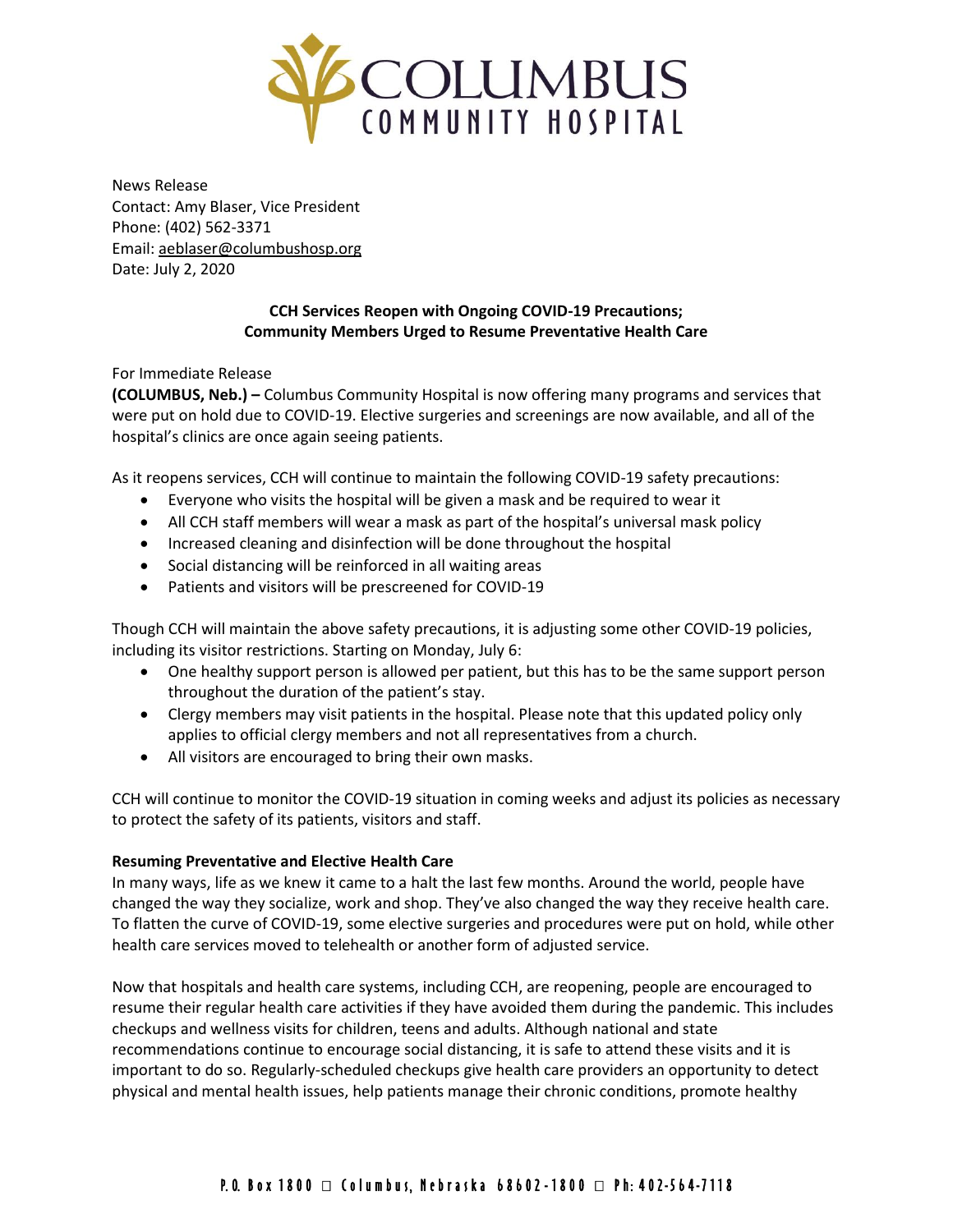

behaviors and answer any questions patients may have. Children's checkups also provide an opportunity for physicians to monitor children's growth and development, and update their vaccinations.

During Gov. Pete Ricketts' press conference on June 25, state health officials encouraged parents to make sure their children were up-to-date on their vaccinations. Data has shown a decline in routine childhood vaccinations nationwide as families have stayed home to help slow the spread of the virus. However, the Centers for Disease Control and Prevention and the American Academy of Pediatrics recommend that all children should continue to receive their routine vaccinations during the coronavirus outbreak.

## **Local Cases and Available Resources**

As of Tuesday, June 30, there are no COVID-19 patients and/or persons of interest (PUIs) receiving inpatient care at CCH.

The East Central District Health Department, released the following numbers on COVID-19 cumulative cases and recoveries on Friday, June 26:

- Boone County: 7 cases and 7 recoveries
- Colfax County: 665 cases and 652 recoveries
- Nance County: 4 cases and 4 recoveries
- Platte Country: 659 cases and 645 recoveries

In this report, the ECDHD also noted that the 14-day totals and positivity rates for the health district continued to improve. This is as several other states have experienced a resurgence of cases as directed health measures are loosened across the country. With that in mind, local residents are encouraged to avoid travel to domestic COVID-19 hot spots, including Arizona, California, Florida and Texas.

## **Testing Opportunities**

As of July 2, CCH has collected 2,520 COVID-19 specimens with 1,819 of them being negative and 680 of them being positive. Twenty-one specimens are still pending.

In June, CCH became a permanent Test Nebraska collection site for COVID-19. People who are having symptoms of COVID-19 and would like to be tested through Test Nebraska, must register online at [https://www.testnebraska.com/en.](https://www.testnebraska.com/en)

According to the CDC, people with COVID-19 may have a wide range of symptoms – ranging from mild symptoms to severe illness. Symptoms may appear 2-14 days after exposure and include:

- Fever or chills
- Cough
- Shortness of breath or difficulty breathing
- Fatigue
- Muscle or body aches
- Headache
- New loss of taste or smell
- Sore throat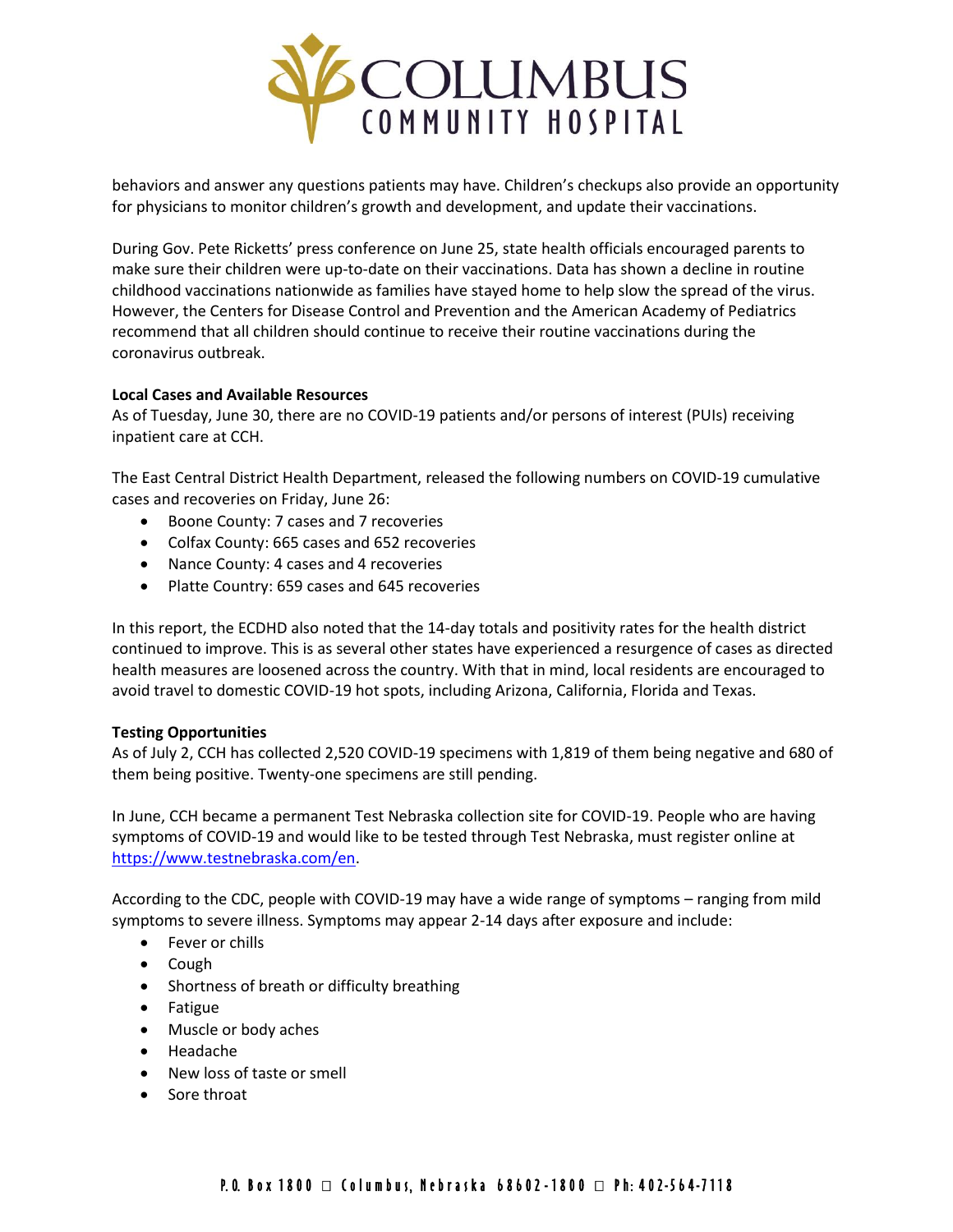

- Congestion or runny nose
- Nausea or vomiting
- Diarrhea

After registering through Test Nebraska, people will receive a QR code and be assigned a testing appointment at CCH. Appointments will be available on Monday, Wednesday and Friday from 9 a.m. to 12 p.m. throughout July. The test will take place at CCH's existing outdoor testing site and sample collection takes no more than five minutes.

Gov. Ricketts launched the Test Nebraska initiative in April. The initiative is a partnership between the state government and private companies to increase access to COVID-19 testing and reduce the spread of the virus. For more information on Test Nebraska, visit [https://www.testnebraska.com/en.](https://www.testnebraska.com/en)

## **Masks: An Important Public Safety Tool**

Wearing a cloth face covering or mask is not a substitute for social distancing, but it is an important tool in preventing the spread of COVID-19. According to the CDC, COVID-19 is spread mainly from person to person through respiratory droplets which are produced when people cough, sneeze or talk. Research has shown that these droplets usually travel about 6 feet. They can then enter the mouths or noses of people nearby or be inhaled into the lungs. When used in conjunction with social distancing, masks are an extra layer of protection that trap these respiratory droplets and prevent them from traveling into the air and onto other people.

Though masks may not protect the person wearing them, they can keep the mask wearer from spreading COVID-19 to others. This is especially important because, in many cases, people can spread COVID-19 before they develop symptoms.

The CDC recommends people older than 2 years old wear masks or cloth face coverings in public, especially in places where social distancing is hard to enforce such as in pharmacies, grocery stores and at gas stations. Masks can be made from household materials such as t-shirts and towels. For instructions on how to make masks as well as the most up-to-date mask guidelines from the CDC, visit [www.cdc.gov.](http://www.cdc.gov/)

## **Returning to Activities**

The CDC is offering new guidance on how people can safely resume their activities as communities across the nation reopen. Before people resume any activity, the CDC urges them to understand its potential risk.

To determine that risk, the CDC recommends people ask themselves the following questions:

- **How many people will you interact with?** Interacting with more people raises your risk.
- **Can you keep 6 feet of space between you and others?** The closer you are to other people who may be infected, the greater your risk of getting sick.
- **Will you be outdoors or indoors?** Indoor spaces are more risky than outdoor spaces where it might be harder to keep people apart and there's less ventilation.